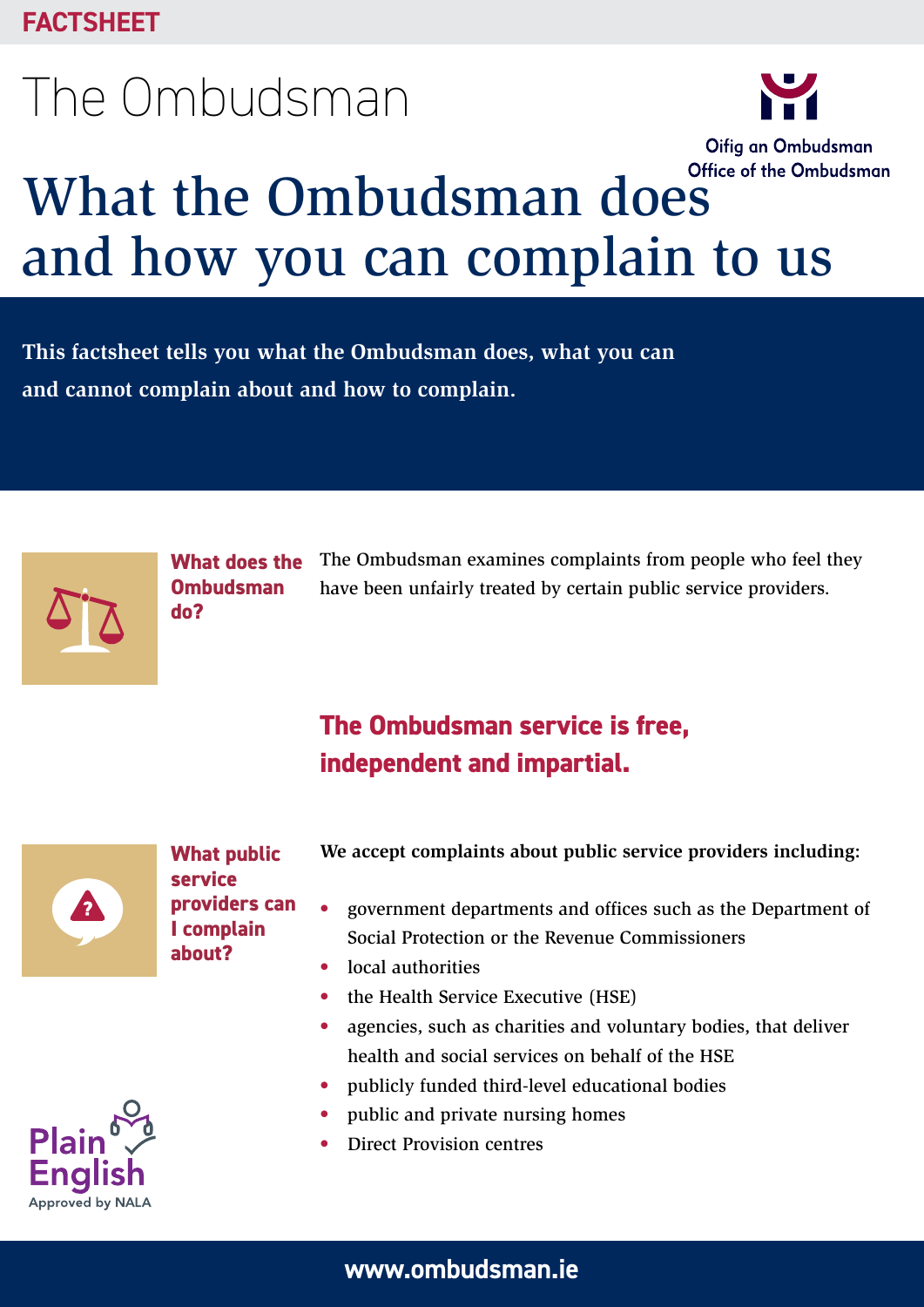

**When should I complain to the Ombudsman?** Before you complain to the Ombudsman, you must first complain to the service provider whose action or decision has affected you. In some cases there will be a local appeals system which you should use.

If you have complained to the service provider and are still unhappy, then you can contact the Ombudsman.

You should submit your complaint within 12 months of the action or decision that has adversely affected you. However, even if more than 12 months has passed, we may still be able to help if there is a good reason for the delay.

# **We will keep you informed as to what is happening with your complaint.**

**What can I complain to the Ombudsman about?**

**The Ombudsman can examine complaints about:**

- decisions you consider to be unfair and that affect you in a negative way
- a failure to give you clear reasons for decisions
- a failure to communicate with you on time
- providing you with incorrect, inaccurate or misleading information and
- a failure to deal properly with your complaints

**You can also complain to the Ombudsman if the service provider does not give you reasonable help when you complain to it.**

#### **What service providers can I not complain about?**

#### **You cannot complain to the Ombudsman about:**

- An Garda Síochána
- An Post
- gas, electricity or other utility providers
- banks or financial institutions
- insurance companies or
- telecommunications providers like Eir or Vodafone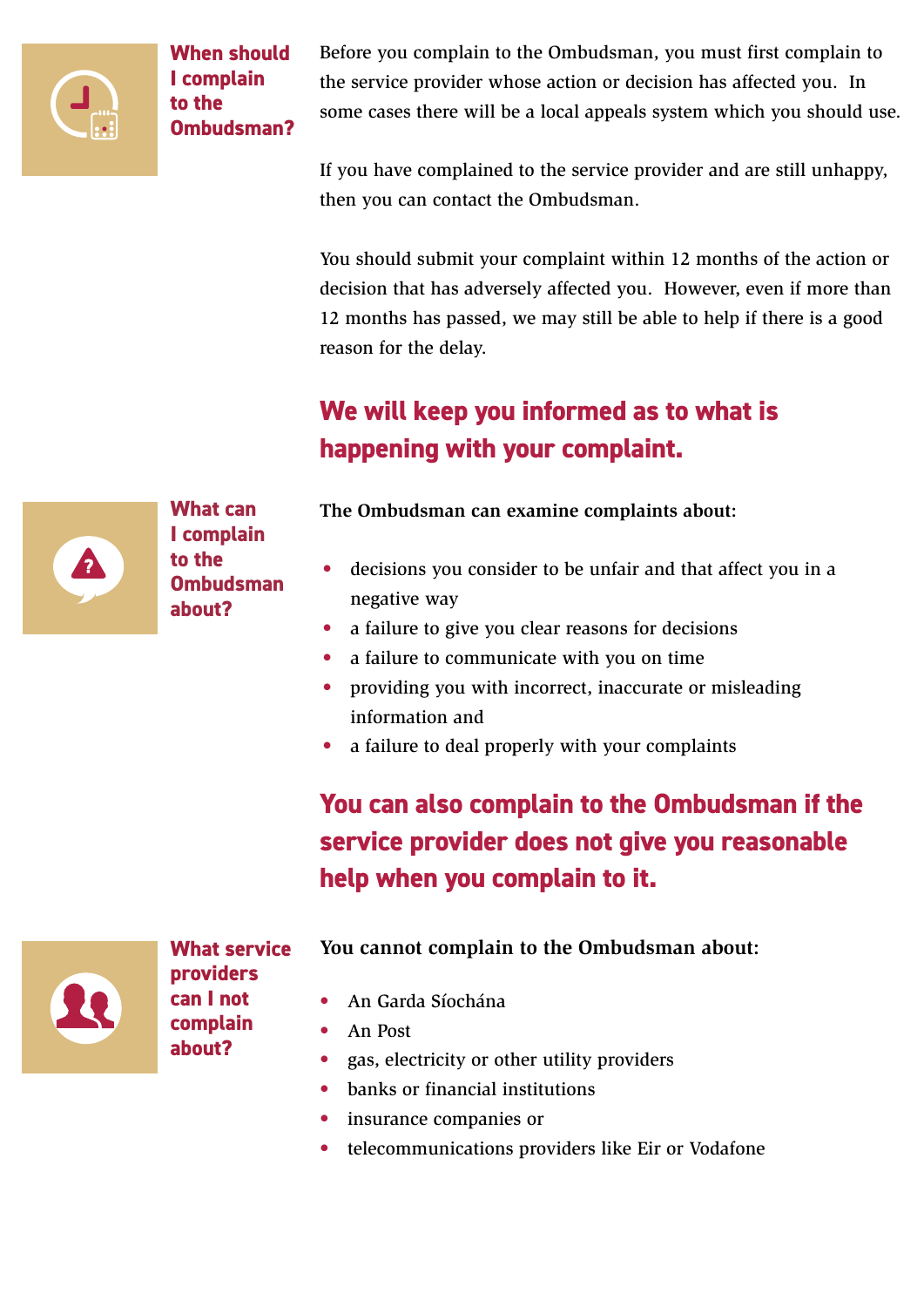

**What can I not complain about?**

#### **You cannot make a complaint if it relates to:**

- a decision by, or on behalf of, the HSE or private nursing homes in relation to clinical judgement (such as the diagnosis or treatment of a patient)
- 'reserved functions' of local authorities, which are activities that can be carried out only by elected members of a county council or municipal district members
- recruitment or terms and conditions of employment
- the operation of the law on foreign nationals or naturalisation
- how prisons are run
- an action that was taken to protect national security

You cannot complain to the Ombudsman if you can appeal a decision in the courts or with an independent appeals body.

Also, unless the circumstances are exceptional, the Ombudsman cannot examine your complaint if you have started legal proceedings against the service provider about the same complaint.

You can get legal advice about your complaint and still bring it to the Ombudsman — as long as you don't actually start legal proceedings. Call or email us if you are not sure.



**Can someone else complain on my behalf to the Ombudsman?**

Yes, but only if you give them written permission to do so. Similarly, if you want to complain on behalf of someone else, you must first get their written permission.

# **You must first try to solve your problem through the local complaints or appeals process. If you are still unhappy with the outcome, then you can come to the Ombudsman.**



**Do I need to include anything with my complaint?**

Yes. You should include copies of any letters, emails, reports and details of other communications between you and the service provider.

When you make your complaint, you should explain why you are unhappy and what you feel should be done to put things right.